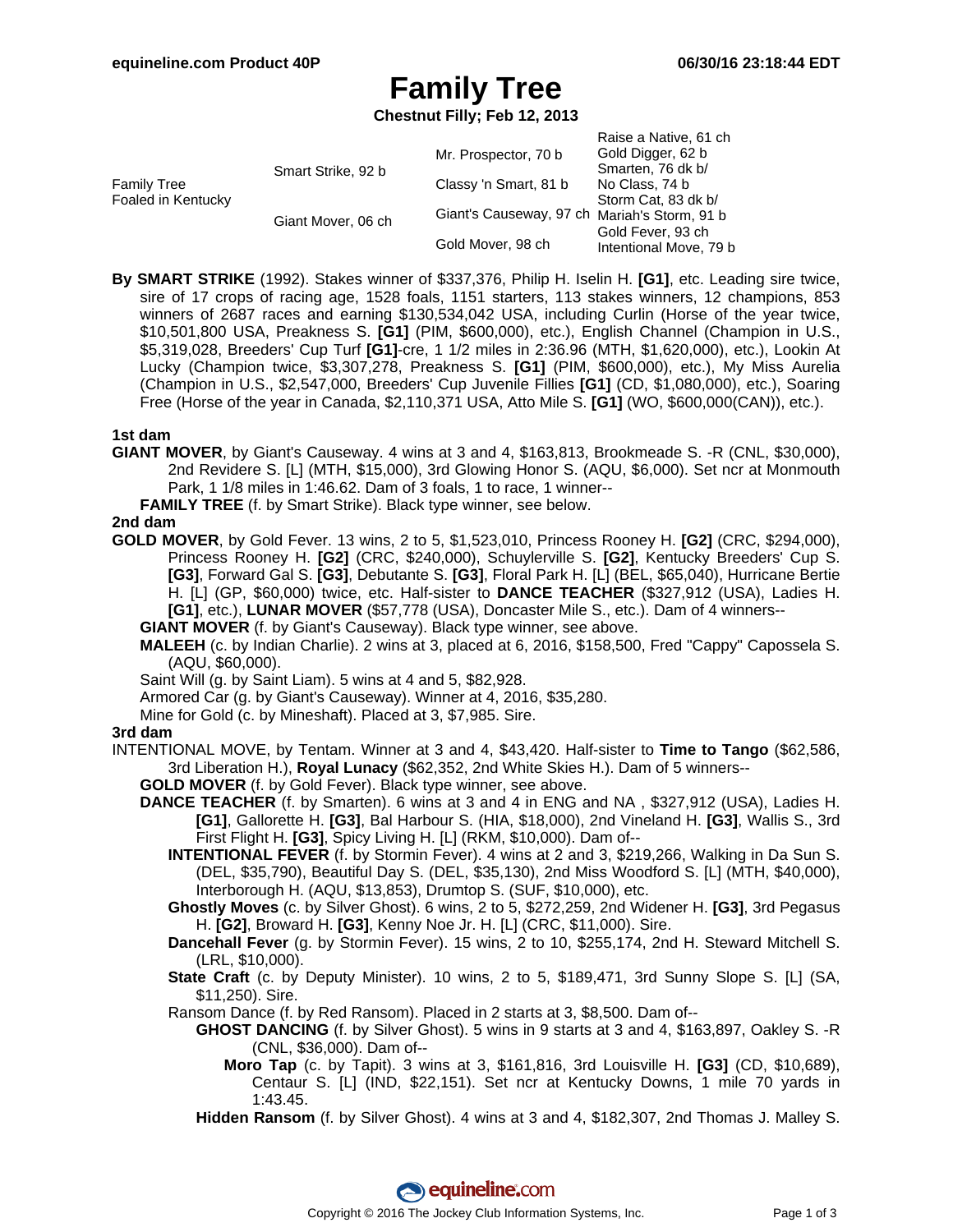## **Family Tree**

**Chestnut Filly; Feb 12, 2013**

- (MTH, \$12,000), Betsy Ross S. (MTH, \$12,000), 3rd Regret S. [L] (MTH, \$11,000). Dam of--
- **SAMYSILVER** (c. by Indian Charlie). 11 wins, 3 to 7, 2015 in ITY, \$152,107 (USA), Gran Premio Citta' di Napoli.
- **Diamond Spirit** (f. by Holy Bull). Winner at 2, \$173,292, 2nd Valley Stream S. **[G3]** (AQU, \$21,440), Sands Point S. **[G3]** (BEL, \$22,024), Herecomesthebride S. **[G3]** (GP, \$20,000), 3rd Go for Wand S. [L] (DEL, \$11,000), Gaily Gaily S. (GP, \$6,600).
- **Maria's Dance** (f. by Maria's Mon). 3 wins at 3, \$116,660, 3rd Adena Springs Oakley S. -R (CNL, \$6,600). Producer.
- Dance Move (f. by Capote). Unraced. Dam of--
	- **CAT MOVES** (f. by Tale of the Cat). 3 wins in 6 starts at 3, \$315,350, Prioress S. **[G1]** (BEL, \$180,000), 3rd Test S. **[G1]** (SAR, \$30,000), My Juliet S. [L] (PHA, \$27,500). Producer.
	- **DANCE HALL DAYS** (f. by Seeking Daylight). 3 wins at 2 and 3, \$105,040, Serena's Song S. (MTH, \$42,000). Producer.
	- **Forty Moves** (f. by Gold Fever). 4 wins, 2 to 4, \$198,540, 2nd Hurricane Bertie H. **[G3]** (GP, \$20,000), Miss Woodford S. (MTH, \$12,000), 3rd Crank It Up S. (MTH, \$6,600). Set ntr at Gulfstream Park, 6 1/2 furlongs in 1:15.82. Dam of--
		- **Joe Tess** (g. by Macho Uno). 7 wins, 3 to 5, placed at 6, 2016, \$162,394, 2nd Decathlon S. [L] (MTH, \$15,000), 3rd Elkwood S. (MTH, \$7,500).
	- Kat Can Dance (f. by Miesque's Son). 3 wins at 3 and 5, \$46,848. Dam of--
		- **R S Watson** (g. by Zanjero). 2 wins at 3, \$94,390, 3rd Gold Rush Futurity [L] (ARP, \$9,000).
	- More Hennessy (f. by Hennessy). Unplaced in 1 start. Dam of--
		- **HOOTENANNY** (c. by Quality Road). 4 wins in 8 starts, 2 to 3, placed at 4, 2016 in NA and ENG, placed in 1 start at 2 in FR , \$814,818 (USA), Breeders' Cup Juvenile Turf **[G1]** (SA, \$550,000), Windsor Castle S., 2nd Darley Prix Morny **[G1]**, Jacques Cartier S. [L] (WO, \$26,250(CAN)), 3rd Rollicking S. (PIM, \$8,250).
- **LUNAR MOVER** (c. by Sharpen Up (GB)). 3 wins, 2 to 4 in ENG, \$57,778 (USA), Doncaster Mile S., Bonusprint Easter S., 2nd Singer & Friedlander Greenham S. **[G3]**.
- Spa Romance (f. by Saratoga Six). Winner at 4, \$14,035. Dam of--
	- **SPARTAN CAT** (g. by Mountain Cat). 4 wins at 2 and 3, \$141,620, Herat S. [L] (LRL, \$32,730), 2nd Ambernash S. [L] (LRL, \$15,000), Horatius S. [L] (LRL, \$10,950), Private Terms S. [L] (LRL, \$10,920), Miracle Wood S. (LRL, \$8,640).
	- Known Romance (f. by Known Fact). Unraced. Dam of--
		- **HIGH LIMIT** (c. by Maria's Mon). 5 wins, 2 to 4, \$922,500, Louisiana Derby **[G2]** (FG, \$360,000), Strub S. **[G2]** (SA, \$180,000), San Pasqual H. **[G2]** (SA, \$90,000), 2nd Toyota Blue Grass S. **[G1]** (KEE, \$150,000), 3rd Leonard Richards S. **[G3]** (DEL, \$33,000).
- Peace Feeler (c. by Deputy Minister). 2 wins at 5, \$19,120.
- Poqito Polly (f. by Ogygian). Unraced. Dam of--
	- **FIESTY COUNTESS** (f. by Count the Time). 9 wins, 2 to 4, \$389,465, Honeybee S. **[G3]**, Mesquite Mile Breeders' Cup S. [L] (LS, \$45,000), Blue Hen S. [L] (DEL, \$45,000), Kattegat's Pride S. [L] (LRL, \$45,000), JEH Stallion Station S. [L] (LS, \$45,000), etc. Dam of--
		- **RATED FIESTY** (f. by Exchange Rate). 5 wins, 2 to 5, \$330,160, Kentucky Breeders' Cup S. **[G3]** (CD, \$110,255), Debutante S. **[G3]** (CD, \$66,756), American Beauty S. (OP, \$30,000), 2nd Weekend Delight S. (TP, \$11,520), Harvest S. (FNO, \$10,100), etc.
	- **Lemonbuster** (g. by Lemon Drop Kid). 8 wins, 3 to 6, \$99,551, 3rd Black Gold S. [L] (LAD, \$8,896).
- Casanova Junction (f. by Pleasant Colony). Unraced. Dam of--
	- **CASANOVA MARKET** (f. by Silver Ghost). 4 wins, 2 to 4, \$159,432, Holly S. (MED, \$21,000), 2nd Inside Information S. [L] (MTH, \$10,000), 3rd Prismatical S. [L] (MED, \$6,600). Producer.
		- **Casanova Move** (f. by Langfuhr). Winner at 2 and 4, \$297,193, 2nd Bonnie Miss S. **[G2]** (GP, \$40,000), Davona Dale S. **[G2]** (GP, \$30,000), Hilbys Brite Flight S. (AQU, \$12,000), 3rd Alabama S. **[G1]** (SAR, \$60,000), Acorn S. **[G1]** (BEL, \$30,000), etc.
		- **Casanova Storm** (f. by Storm Cat). Winner at 2 and 3, \$79,132, 2nd Suffolk Downs Oaks [L] (SUF, \$10,000), 3rd Miss Grillo S. **[G3]**. Dam of--